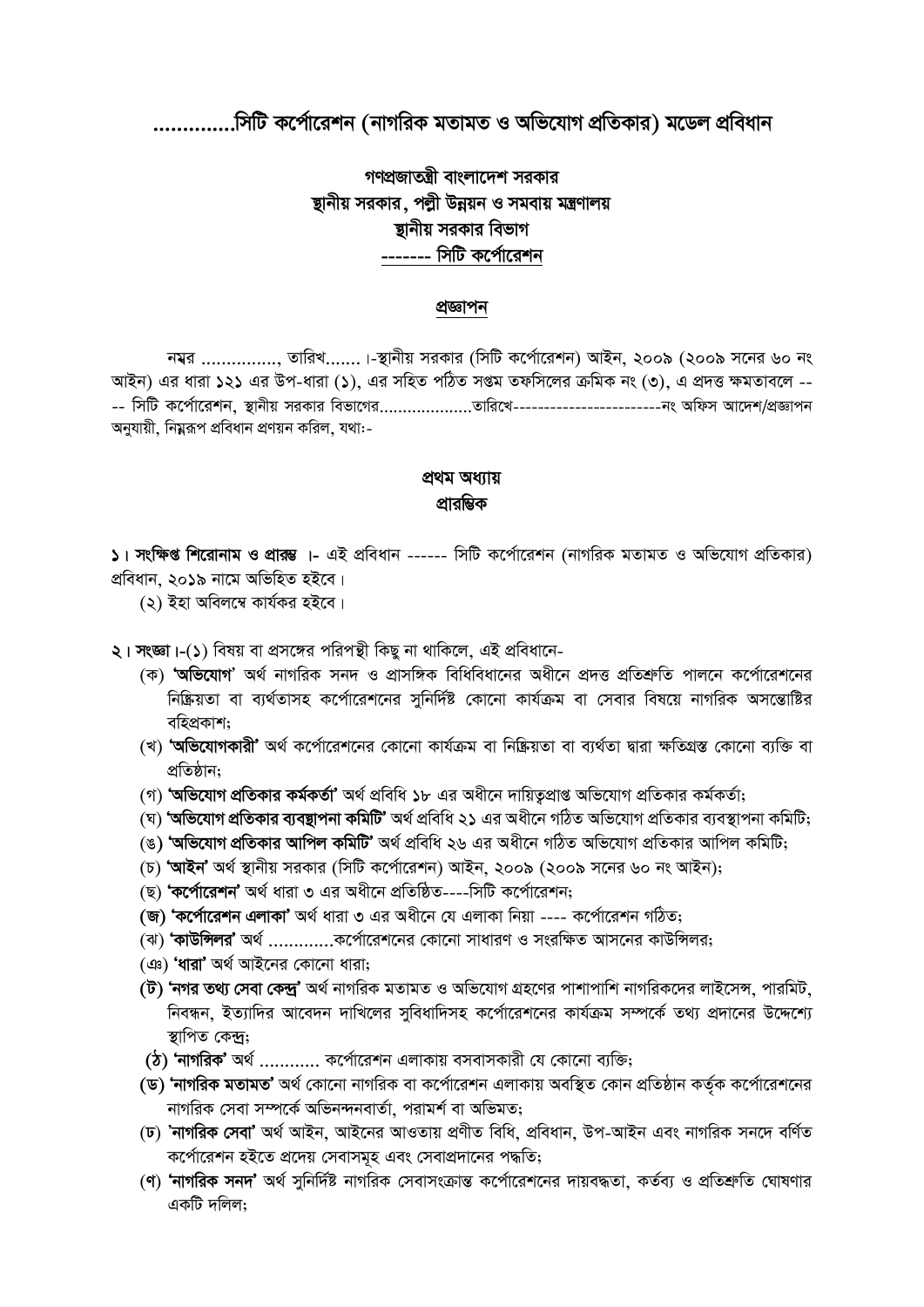- (ত) 'নাগরিক সন্তুষ্টি' অর্থ নাগরিক চাহিদা পূরণের ক্ষেত্রে নাগরিক সম্ভোষ;
- (থ) 'পরিশিষ্ট' অর্থ প্রবিধানের সহিত সংযুক্ত পরিশিষ্ট;
- (দ) **'প্রতিষ্ঠান'** অর্থ কর্পোরেশন এলাকায় প্রতিষ্ঠিত সরকারি, স্বায়ত্তশাসিত এবং বাংলাদেশে বলবৎ আইনের অধীনে নিবন্ধিত বেসরকারি বা ব্যক্তিমালিকানাধীন যে কোনো প্রতিষ্ঠান;
- (ধ) 'প্রধান নির্বাহী কর্মকর্তা' অর্থ ...কর্পোরেশনের প্রধান নির্বাহী কর্মকর্তা;
- (ন) 'মেয়র' অর্থ ..................কর্পোরেশনের মেয়র বা সরকার কর্তৃক নিয়োগকত প্রশাসক বা মেয়রের অনুপস্থিতিতে দায়িতৃপ্রাপ্ত প্যানেল মেয়র; এবং
- (প) 'সচিব' অর্থ ....................কর্পোরেশনের সচিব।

(২) এই প্রবিধানে যে সকল শব্দ বা অভিব্যক্তির সংজ্ঞা প্রদান করা হয় নাই, সে সকল শব্দ ও অভিব্যক্তি আইন ও বিধিতে যে অৰ্থে ব্যবহৃত হইয়াছে সেই অৰ্থে প্ৰযোজ্য হইবে।

৩। **উদ্দেশ্য।-(১)** এই প্রবিধানের প্রাথমিক উদ্দেশ্য হইতেছে, নাগরিক কর্তৃক সুস্পষ্ট ও স্বচ্ছ পদ্ধতিতে নাগরিক মতামত ও অভিযোগ দাখিল এবং কর্পোরেশন কর্তৃক উহার কার্যকর ও সময়মত নিষ্পত্তির জন্য একটি কাঠামো নির্ধারণ করা, যাহার ফলে কর্পোরেশন উহার সেবাপ্রদান কার্যক্রম, নাগরিক যোগাযোগ ও জবাবদিহিতার উন্নতি সাধনে সক্ষম হয়।

8। অভিযোগের পরিধি।-(১) প্রাপ্ত অভিযোগসমূহ নাগরিক অভিযোগ, কর্মচারী অভিযোগ এবং ব্যক্তিগত অভিযোগ হিসাবে শ্রেণিবিন্যাস করা হইবে, যাহার বর্ণনা নিমুরূপ:

- ক। নাগরিক অভিযোগ (Public Grievance): কর্পোরেশনের সেবা বা সেবাপ্রদান প্রক্রিয়া সম্পর্কে যে কোনো অভিযোগ 'নাগরিক অভিযোগ' হিসাবে বিবেচিত হইবে, যা এই প্রবিধির আওতায় নিম্পত্তিযোগ্য।
- খ। কর্মচারী অভিযোগ (Staff Grievance): কর্পোরেশনের কোনো কর্মচারী কর্তৃক চাকুরি সংক্রান্ত বিষয়ে প্রতিকার প্রাপ্তির জন্য দাখিলকৃত আবেদন কর্মচারী অভিযোগ হিসাবে বিবেচিত হইবে, যা চাকুরি সংক্রান্ত আইন, বিধি বা সরকারি নির্দেশনার আলোকে নিম্পত্তিযোগ্য।
- গ। ব্যক্তিগত অভিযোগ (Private Grievance): আইনের ৪১ ধারায় বর্ণিত কর্পোরেশনের কার্যাবলির সাথে সম্পৰ্কিত নয়, এমন অভিযোগসমহ ব্যক্তিগত অভিযোগ হিসাবে বিবেচিত হইবে। ইহা ছাডা ব্যক্তিগত বিরোধ যেমন, ব্যক্তিমালিকাধীন সম্পত্তি, অথবা পারিবারিক, ব্যক্তিগত বা সামাজিক সম্পর্ক বিষয়ক কারণে দাখিলকত অভিযোগসমূহও ব্যক্তিগত অভিযোগ হিসাবে বিবেচিত হইবে, যা সংশ্লিষ্ট আইন, বিধি বা সরকারি নির্দেশনার আলোকে নির্ধারিত কর্তৃপক্ষের মাধ্যমে নিম্পত্তিযোগ্য।

৫। অভিযোগ বিষয়ে অনুসরণীয় নীতি।-নিম্লোক্ত বিষয়সমূহ কর্পোরেশনের নাগরিক মতামত ও নাগরিক অভিযোগ প্রতিকার সংক্রান্ত কর্মপন্থার ক্ষেত্রে প্রয়োগযোগ্য হইবে:

- (১) কর্পোরেশনের কোনো সিদ্ধান্ত বা কার্যক্রম দ্বারা অথবা কোনো কর্ম গ্রহণে অনীহা দ্বারা প্রভাবিত যে কোনো সেবা গ্রহণকারী বা সেবা গ্রহণের অনুমিত নাগরিক বা প্রতিষ্ঠানের (বা উহার প্রতিনিধির) অভিযোগ দায়েরের অধিকার রহিয়াছে।
- (২) কর্পোরেশনের নাগরিক মতামত ও নাগরিক অভিযোগ প্রক্রিয়াকরণ কার্যক্রম ও প্রতিকার পদ্ধতি সুস্পষ্ট হইবে এবং উহা কর্পোরেশনের অভ্যন্তরের ও বাহিরের সকলের নিকট সহজবোধ্য হইবে।
- (৩) অভিযোগকারীর সম্ভুষ্টি অনুযায়ী অভিযোগ নিষ্পত্তিতে কর্পোরেশন অসমর্থ হওয়ার ক্ষেত্রে অভিযোগকারী অভিযোগ নিষ্পত্তির বিষয়ে পুনরায় কিরূপ পদক্ষেপ গ্রহণ করিতে পারিবে অথবা অন্য কোনো ব্যক্তি বা সংস্থা বা সরকারের দ্বারস্থ হইতে পারিবে কি না সে ব্যাপারে নির্দেশনা প্রদান করা হইবে।
- (৪) অভিযোগ দাখিলের কারণে কোনো অভিযোগকারী হয়রানি বা কোনোরূপ অসবিধার সম্মখীন হইবেন না।
- (৫) প্রাসঙ্গিক বিধি-বিধানে অভিযোগ গোপন রাখার আবশ্যকতা থাকিলে অথবা অভিযোগকারী অভিযোগ গোপন রাখার অভিপ্রায় ব্যক্ত করিলে অভিযোগের গোপনীয়তা বজায় রাখিতে হইবে।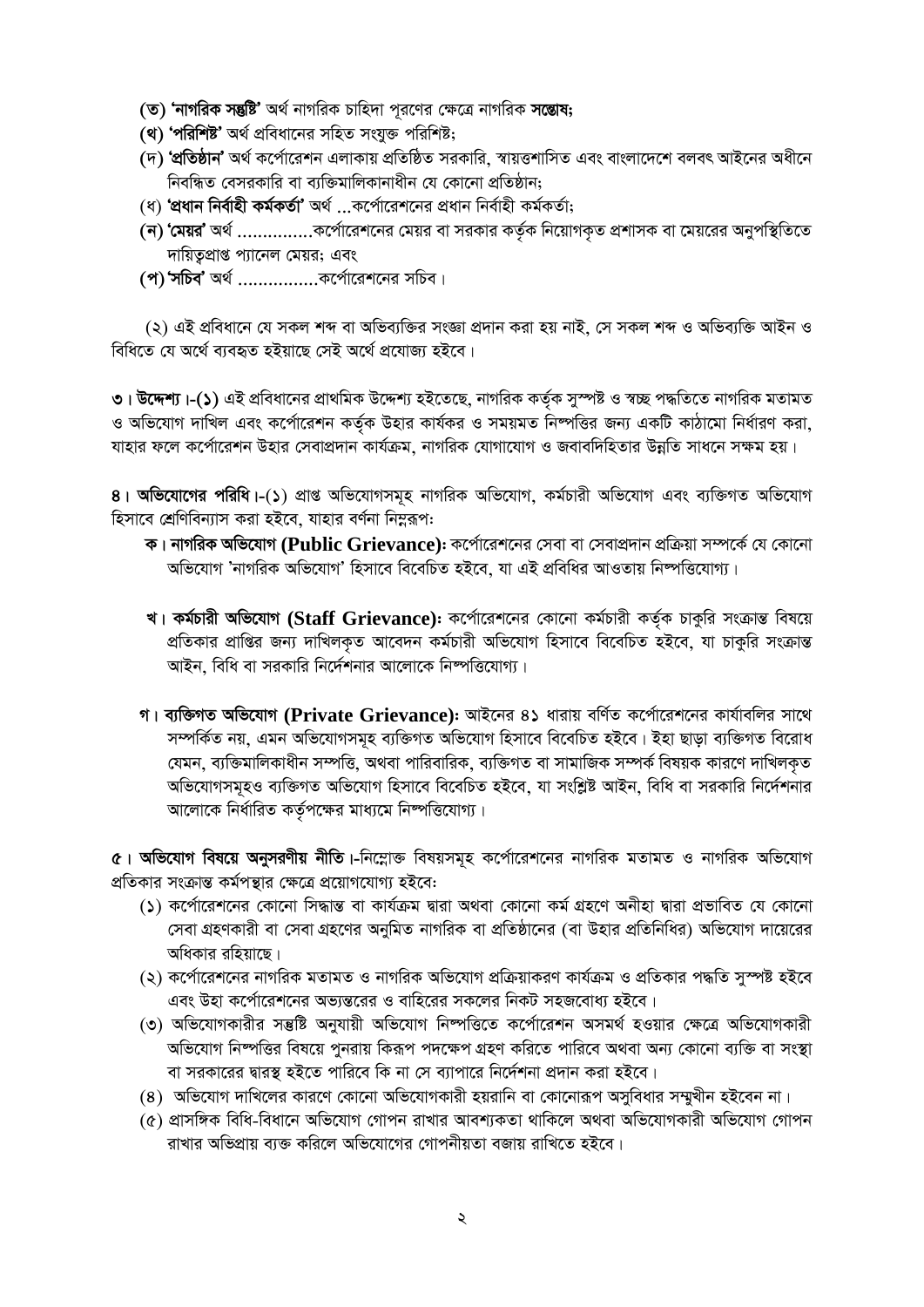### দ্বিতীয় অধ্যায় সাংগঠনিক বিষয়াদি

৬। নাগরিক মতামত ও অভিযোগ গ্রহণ কেন্দ্র।-নাগরিক মতামত ও অভিযোগ গ্রহণের জন্য কর্পোরেশন নিমুরূপ স্থান বা মাধ্যম নিৰ্ধাৱণ কৱিবে, যথা:

- $(5)$  নগর তথ্য সেবা কেন্দ্র;
- (২) মতামত ও অভিযোগ বক্স: নাগরিক কর্তৃক মতামত ও অভিযোগসমূহ সুবিধাজনকভাবে দাখিলের জন্য কর্পোরেশনের সদর দপ্তর, আঞ্চলিক অফিস ও কাউন্সিলর অফিসে তালাবদ্ধ অভিযোগ বক্স স্থাপন করিতে হইবে, যাহা নিয়মিতভাবে সহায়ক কৰ্মচারীগণ খুলিবেন;
- (৩) হেল্প লাইন: কর্পোরেশন ইহার একটি টেলিফোন/মোবাইল নম্বর নাগরিকগণের মতামত ও অভিযোগ দাখিলের জন্য নিৰ্ধাৱিত ৱাখিবে।
- (8) কর্পোরেশনের অফিসিয়াল ওয়েবসাইট/ফেইসবুক;
- $($ ৫) ই-মেইল;
- (৬) কাউন্সিলরের মাধ্যমে; অথবা
- (৭) কর্পোরেশন কর্তৃক নির্ধারিত অন্য কোনো মাধ্যম।
- ৭। অভিযোগ প্রতিকার কর্মকর্তা ও সহায়ক কর্মচারী।-
	- (১) **অভিযোগ প্রতিকার কর্মকর্তা:** কর্পোরেশন অভিযোগ প্রতিকার কর্মকর্তা হিসাবে একজন কর্মচারীকে দায়িত্ব প্রদান করিবে, যিনি ৬ষ্ঠ গ্রেডের নিম্নের কোনো কর্মচারী হইবেন না। তিনি নাগরিক মতামত ও অভিযোগ প্রক্রিয়ার সহিত সক্রিয়ভাবে সম্পৃক্ত হইবেন। তাহার নাম, পদবি, অফিসকক্ষ নম্বর, টেলিফোন নম্বর, ইত্যাদি কর্পোরেশনের অভ্যর্থনা কক্ষে এবং কর্পোরেশন ভবনের সহজে দৃষ্টিগোচর স্থানে ও ওয়েবসাইটে প্রদর্শন করিতে হইবে, যাহাতে নাগরিকগণ সে সম্পর্কে সম্পূর্ণ অবহিত হইতে পারেন।
	- (২) সহায়ক কৰ্মচারী: এই প্রবিধানে বর্ণিত প্রক্রিয়া অনুসরণপূর্বক নাগরিক মতামত ও অভিযোগ সংক্রান্ত কার্যক্রম সম্পাদনের জন্য অভিযোগ প্রতিকার কর্মকর্তাকে প্রয়োজনীয় সহায়তা প্রদানের জন্য কর্পোরেশন ইহার এক বা একাধিক কর্মচারীকে দায়িত অর্পণ করিবে। সহায়ক কর্মচারীগণ দশম গ্রেডের নিম্নের কোনো কর্মচারী হইবেন না।
	- (৩) বিদ্যমান জনবলের মধ্য হইতে পুনর্বিন্যাসের মাধ্যমে অভিযোগ প্রতিকার কর্মকর্তা ও সহায়ক কর্মচারী নিয়োগ করিতে হইবে। এই জন্য কর্পোরেশনে নৃতন কোনো পদ সৃষ্টি করা যাইবে না।

৮। **অভিযোগ প্রতিকার ব্যবস্থাপনা কমিটি।**- প্রবিধি ২১-২৫ এর বিধান অনুসরণে পর্যবেক্ষণ ও সমন্বয়ের মাধ্যমে নাগরিক মতামত ও অভিযোগ প্রতিকার সম্পর্কিত কার্যক্রম যথাযথ সম্পাদনের উদ্দেশ্যে কর্পোরেশন অভিযোগ প্রতিকার ব্যবস্থাপনা কমিটি গঠন করিবে।

৯। অভিযোগ প্রতিকার আপিল কমিটি।- আপিল নিষ্পত্তির উদ্দেশ্যে কর্পোরেশন অভিযোগ প্রতিকার আপিল কমিটি গঠন করিবে। 'অভিযোগ প্রতিকার আপিল কমিটি' অভিযোগ প্রতিকার কর্মকর্তার সিদ্ধান্তে সম্ভুষ্ট নন এমন অভিযোগকারীর দাখিলকৃত অভিযোগসমূহ প্রবিধি ২৬-২৮ এর বিধান অনুসরণে এবং যে পদ্ধতি যথাযথ বলিয়া বিবেচনা করিবে, সেই পদ্ধতিতে নিম্পত্তি করিবে।

১০। **অভিযোগ প্রতিকার দিবস।**- নাগরিক অভিযোগ প্রতিকারের উদ্দেশ্যে কর্পোরেশন কর্তৃক নির্ধারিত সপ্তাহের যে কোনো দিনকে কর্পোরেশন অভিযোগ প্রতিকার দিবস হিসাবে নির্ধারণ করিবে। উক্ত নির্ধারিত দিনের তিন ঘন্টা (সকাল ১০.০০ হইতে বিকাল ১.০০ ঘটিকা পৰ্যন্ত) সময় নাগরিক অভিযোগ প্রতিকার বিষয়ক কার্যক্রমের জন্য নির্ধারণ করিতে হইবে এবং এই লক্ষ্যে প্রয়োজনীয় ব্যবস্থা গ্রহণ করিতে হইবে।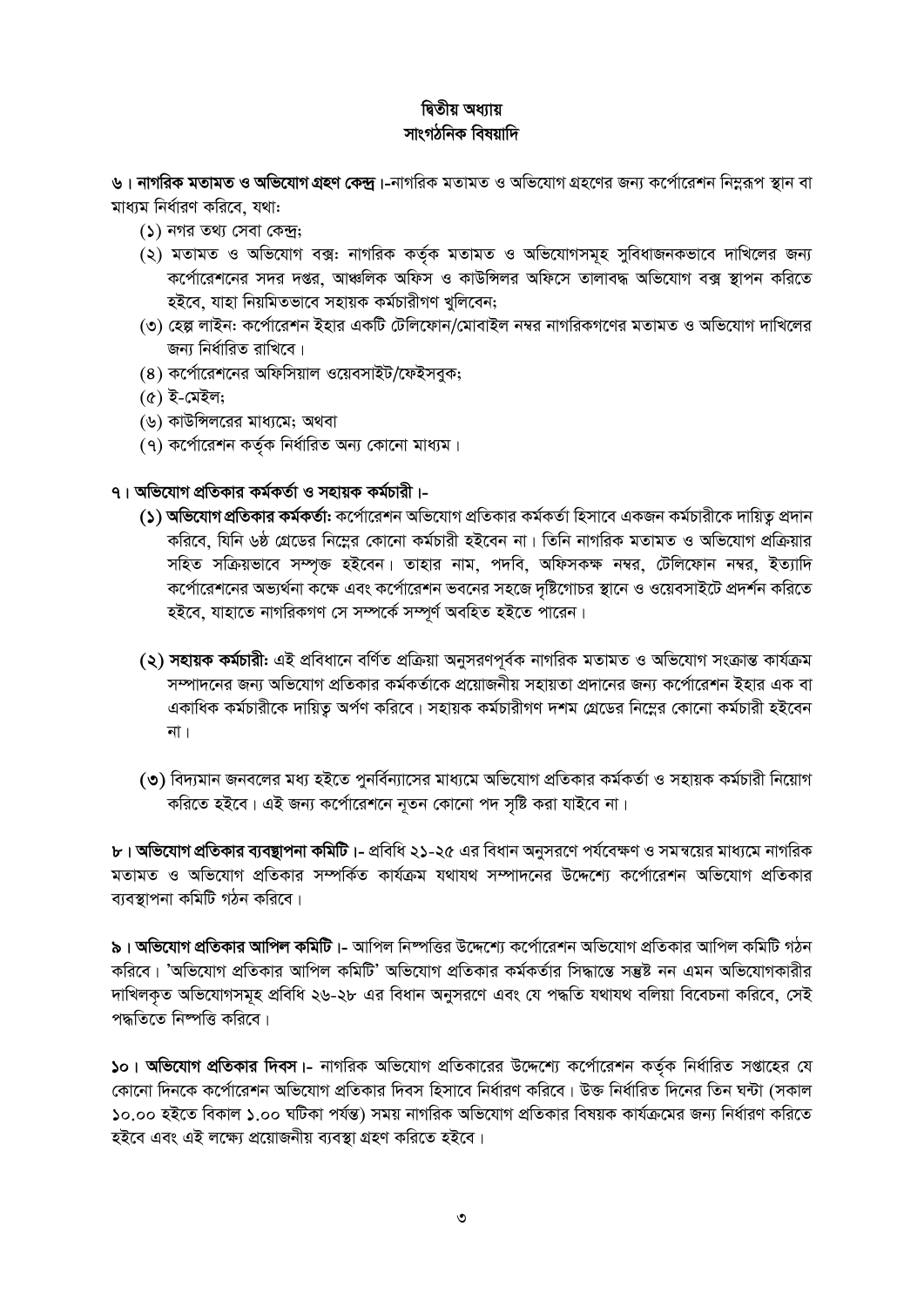উক্ত সময়ে অভিযোগ প্রতিকার কার্যক্রমের সহিত সংশ্লিষ্ট কর্মচারীগণ অভিযোগ প্রতিকার কর্মকর্তাকে অভিযোগ গ্রহণ ও অভিযোগ প্রতিকার কার্যে সহায়তা করার জন্য অফিসে উপস্থিত থাকিবেন। অভ্যর্থনা কর্মচারী ও নিরাপত্তার দায়িতে নিয়োজিত কর্মচারীগণকে অভিযোগ প্রতিকার দিবস সম্পর্কে প্রয়োজনীয় নির্দেশনা প্রদান করিতে হইবে, যাহাতে উক্ত দিনে নাগরিকগণ পূর্ব অনুমতি ব্যতীত সংশ্লিষ্ট কর্মচারীর সহিত সাক্ষাৎ করিতে পারেন।

# তৃতীয় অধ্যায়

## নাগরিক মতামত ও অভিযোগ গ্রহণ এবং প্রক্রিয়াকরণ পদ্ধতি

১১। নাগরিক মতামত ও অভিযোগ গ্রহণ এবং লিপিবদ্ধকরণ পদ্ধতি।-(১) নাগরিক মতামত ও অভিযোগসমূহ অভিযোগকারী লিখিত আবেদনের মাধ্যমে, ফ্যাক্সে, ই-মেইলে অথবা ব্যক্তিগতভাবে হাজির হইয়া বা ফোনে মৌখিকভাবে অথবা কর্পোরেশন কর্তৃক সময় সময় নির্ধারিত অন্য কোনো মাধ্যমে দাখিল করিতে পারিবে।

- (২) অভিযোগ দাখিলের জন্য পরিশিষ্ট-১ এ প্রদত্ত নমুনা ব্যবহার করা যাইবে।
- (৩) নাগরিক মতামত দাখিলের জন্য পরিশিষ্ট-২ এ প্রদত্ত নমুনা ব্যবহার করা যাইবে।
- (৪) অভিযোগ গ্রহণকারী সহায়ক কর্মচারীগণ নাগরিক মতামত ও অভিযোগ সংক্রান্ত মৌলিক তথ্য সংগ্রহ করিবেন।
- (৫) বিভিন্ন অভিযোগ গ্রহণকেন্দ্রে বা স্থানে দাখিলকৃত নাগরিক মতামত ও অভিযোগসমূহ সময়মত অভিযোগ প্রতিকার কর্মকর্তার নিকট প্রেরণ করিতে হইবে।

১২। অভিযোগের শ্রেণিবিন্যাসকরণ।-(১) অভিযোগ প্রাপ্তির পর সহায়ক কর্মচারীগণ অভিযোগ প্রতিকার কর্মকর্তার নিদের্শনাধীনে প্রবিধি ৪ এর বিধান অনুসরণে উহার শ্রেণিবিন্যাস করিবেন।

(২) অভিযোগ প্রতিকার কর্মকর্তার নির্দেশনাধীনে সহায়ক কর্মচারীগণ সকল নাগরিক অভিযোগসমূহ পরিশিষ্ট ৩-এ প্রদত্ত অভিযোগ গ্রহণ রেজিস্টারে লিপিবদ্ধ করিবেন।

১৩। বিবেচনার জন্য অভিযোগ বাছাইয়ের মানদণ্ড।-অভিযোগসমূহ শ্রেণিবিন্যাসকরণের পর বিবেচনার জন্য অভিযোগ বাছাইয়ের মানদণ্ড হইবে নিম্নরূপ:

(১) বিবেচনাযোগ্য অভিযোগসমূহ: কেবল নিম্নোক্ত প্রকৃতির নাগরিক অভিযোগসমূহ বিবেচনাযোগ্য হইবে:

- (ক) আইন-এ সংজ্ঞায়িত কর্পোরেশনের কার্যাবলি ও সেবাপ্রদান সংক্রান্ত অভিযোগসমূহ; এবং
- (খ) কর্পোরেশনের কার্যক্রম বা সেবাসংক্রান্ত বিষয়ে কর্মচারীদের অদক্ষতা, অসদাচরণ, দুর্নীতি, বিলম্ব ও সময়ক্ষেপন, ইত্যাদি অভিযোগসমূহ।
- (২) বেনামি অভিযোগ।- অভিযোগে তথ্যানুসন্ধানের প্রয়োজনীয় তথ্য থাকিলে এবং অভিযোগ উপ-প্রবিধি (১)-এ বর্ণিত প্রকৃতির হইলে উক্ত বেনামী অভিযোগ বিবেচনা করা যাইবে। বেনামি অভিযোগে পর্যাপ্ত তথ্য প্রমাণ না থাকার ক্ষেত্রে অভিযোগ প্রতিকার কর্মকর্তা তাহা অগ্রাহ্য করিতে পারিবেন।

১৪। **অভিযোগের পরীক্ষা-নিরীক্ষা**।-(১) নাগরিক অভিযোগ বিবেচনার জন্য বাছাইয়ের পর অভিযোগ প্রতিকার কর্মকর্তা অভিযোগসমূহ নিম্নুরূপ পদ্ধতিতে পরীক্ষা-নিরীক্ষা করিবেন, -

- (ক) অভিযোগটি নাগরিক সেবা প্রদানের জন্য নির্ধারিত মানদন্ড/নীতির বিচ্যুতিজনিত, অথবা কোনো বিধি লজ্ঞন বা অনিয়ম সংক্ৰান্ত কি না;
- (খ) অভিযোগটি নাগরিকদের জন্য নির্ধারিত সেবাপ্রাপ্তিতে কোনো বঞ্চনাসংক্রান্ত বা সেবাপ্রদানে অহেতুক বিলম্বসংক্ৰান্ত কি না;
- (গ) অভিযোগটি উপপ্ৰবিধি (ক) ও (খ) তে বৰ্ণিত বিষয়ক পৰ্যাপ্ত উপাদান সম্বলিত কি না;
- (ঘ) অভিযোগটি সেবাপ্রদানের ক্ষেত্রে অভিযোগকারীর প্রতি অসদাচরণমূলক আচরণসংক্রান্ত কি না; এবং
- (ঙ) যে প্রতিকার চাওয়া হইয়াছে, উহার পর্যাপ্ত তথ্য ও উপাদান অভিযোগে সন্নিবেশিত আছে কি না।

(২) উক্তরূপ পরীক্ষা-নিরীক্ষার পর পরবর্তী কার্যক্রম গ্রহণের জন্য অভিযোগ প্রতিকার কর্মকর্তা অভিযোগের গুনাগুন ও গুরুতূ অনুযায়ী সেগুলির শ্রেণিবিন্যাস করিবেন এবং অভিযোগ প্রতিকার রেজিস্টারে (পরিশিষ্ট ৩) লিপিবদ্ধ করিবেন।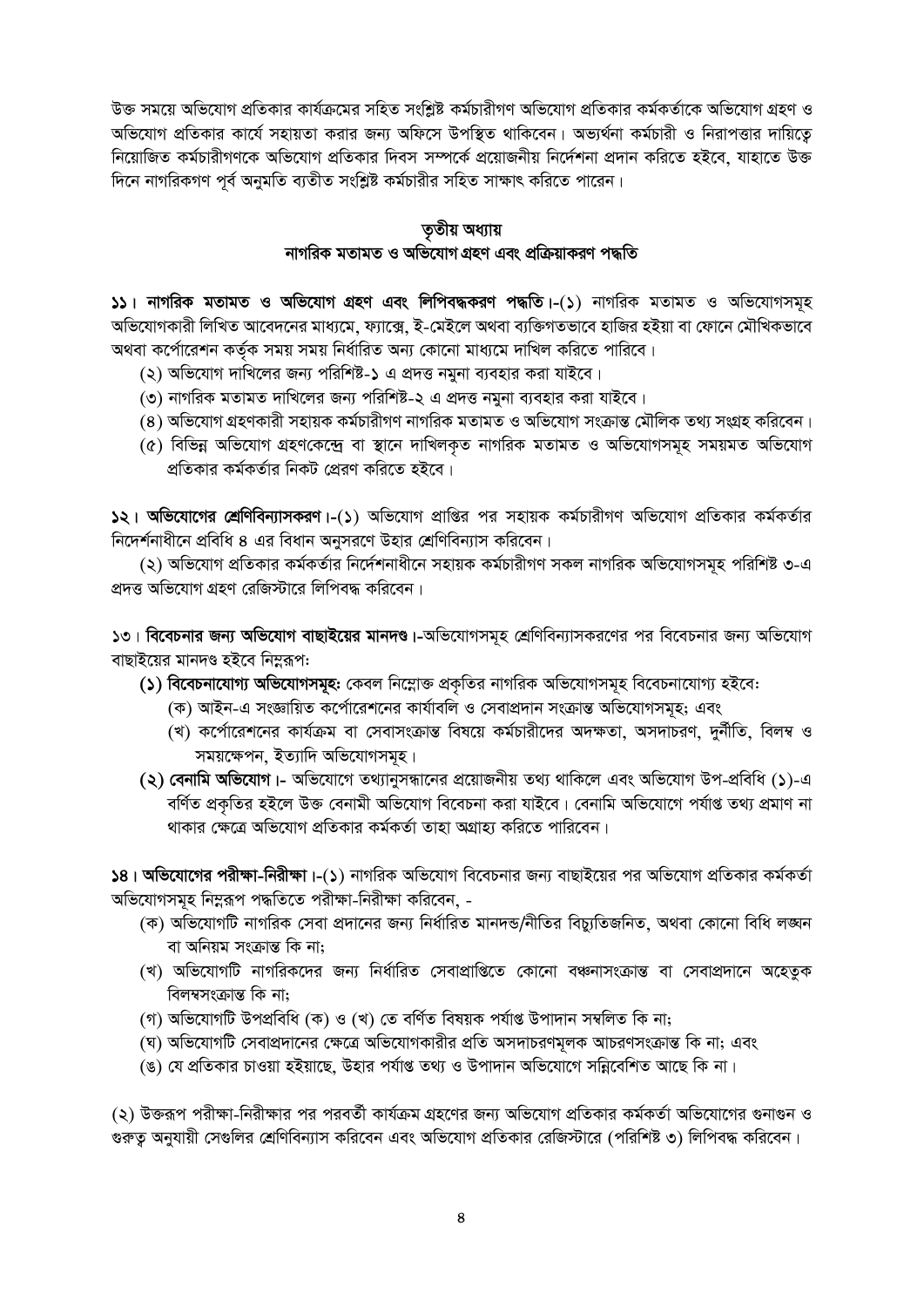### ১৫। অভিযোগ নিষ্পত্তির প্রক্রিয়া।-

- (১) প্ৰথম পৰ্যায়:
	- (ক) নিজস্ব ক্ষমতা ও দায়িত্বের অন্তর্ভুক্ত হইলে অভিযোগ গ্রহণকারী সহায়ক কর্মচারী যাচিত তথ্য সরবরাহ করিয়া বা অভিযোগকারীর অভিযোগের প্রেক্ষিতে প্রয়োজনীয় কার্যক্রম গ্রহণ করিয়া অথবা অভিযোগটি সংশ্লিষ্ট বিভাগে প্রেরণ করিয়া তাৎক্ষণিক অকুস্থলে উহার নিম্পত্তি করিবেন। সহায়ক কর্মচারী তাহার কর্তৃক গহীত কার্যক্রম অভিযোগ প্রতিকার রেজিস্টারে (পরিশিষ্ট ৩) লিপিবদ্ধ করিবেন।
	- (খ) অভিযোগটি যদি সিটি কর্পোরেশনে নিষ্পত্তিযোগ্য না হয়, অথবা অভিযোগের বিষয়বস্তু যদি এই প্রবিধানের আওতা বহিৰ্ভূত হয়, তাহা হইলে সহায়ক কৰ্মচারী অভিযোগ প্ৰতিকার কৰ্মকৰ্তার তত্তাবধানে ও নির্দেশনাধীনে অভিযোগের বিষয়ের সহিত সংশ্লিষ্ট ব্যক্তি বা সংস্থার নিকট অভিযোগটি প্রেরণ করিতে পারিবেন।

### (২) দ্বিতীয় পর্যায়: তথ্যানুসন্ধান এবং অভিযোগ প্রতিকার কর্মকর্তা কর্তৃক অভিযোগ নিষ্পপ্তি।-

- (ক) নিজস্ব ক্ষমতা ও দায়িত্বের আওতাধীনে সহায়ক কর্মচারী অভিযোগ নিষ্পত্তিকরণে সক্ষম না হওয়ার ক্ষেত্রে অভিযোগ প্রতিকার রেজিস্টারে (পরিশিষ্ট ৩) লিপিবদ্ধ করিয়া তথ্যানুসন্ধান ও নিম্পত্তির জন্য তাহা অভিযোগ প্রতিকার কর্মকর্তার নিকট প্রেরণ করিবেন।
- (খ) অভিযোগের গুরুত্ব ও অবস্থা অনুযায়ী অভিযোগ প্রতিকার কর্মকর্তা স্বতন্ত্রভাবে প্রতিটি অভিযোগের অভ্যন্তরীণ অনুসন্ধান, মূল্যায়ন ও নিম্পত্তি করিবেন এবং
- (গ) নিজস্ব ক্ষমতা ও দায়িতের আওতাধীনে অভিযোগ নিষ্পত্তিকরণে সক্ষম না হওয়ার ক্ষেত্রে নিষ্পত্তির জন্য তাহা অভিযোগ প্রতিকার কমিটির নিকট প্রেরণ করিবেন।

১৬। অভিযোগ প্রতিকার কর্মকর্তা কর্তৃক নিষ্পত্তির পদ্ধতি।-(১) প্রবিধি ১৫ এর উপ-প্রবিধি (২) এর বিধান অনুসরণে সহায়ক কৰ্মচারী কৰ্তৃক প্ৰেরিত অভিযোগ পরীক্ষা-নিরীক্ষান্তে যদি অভিযোগ প্রতিকার কর্মকর্তার নিকট প্রতীয়মান হয় যে, অভিযোগের যথার্থতা রহিয়াছে, তাহা হইলে অভিযোগটি নিষ্পত্তির জন্য সংশ্লিষ্ট বিভাগে প্রেরণ করিবেন।

(২) সংশ্লিষ্ট বিভাগ অভিযোগ অস্বীকার বা অভিযোগ সম্পর্কে কোনো প্রশ্ন উত্থাপন করিলে, তাহা লিখিতভাবে করিতে হইবে এবং এইরূপ ক্ষেত্রে অভিযোগ প্রতিকার কর্মকর্তা দাখিলকৃত কাগজপত্রাদি এবং উভয় পক্ষের প্রদত্ত বক্তব্য পরীক্ষা করিবেন।

(৩) অভিযোগ প্রতিকার কর্মকর্তার নিকট যদি প্রতীয়মান হয় যে, অভিযোগকারী প্রাপ্য সেবা প্রাপ্তিতে সম্পূর্ণ বা আংশিকভাবে বঞ্চিত হইয়াছেন, তাহা হইলে তিনি সংশ্লিষ্ট কর্মচারীর তৎপরবর্তী উর্ধ্বতন কর্মচারীকে অবহিত রাখিয়া সেবা প্রদানকারী কর্মচারীকে নাগরিক সনদ অনুযায়ী উক্ত সেবা প্রদানের নির্দেশ প্রদান করিবেন।

(৪) সংশ্লিষ্ট বিভাগ বা শাখা কৰ্তৃক অভিযোগকৃত সেবা প্ৰদান করা হইলে অথবা উত্থাপিত অসদাচরণ বা অনিয়মের জন্য দায়ী ব্যক্তি/প্ৰতিষ্ঠানের বিরুদ্ধে যথাযথ প্রশাসনিক ব্যবস্থা গহীত হইলে অভিযোগটি নিষ্পত্তিকত হিসাবে গণ্য হইবে

(৫) তথ্যানুসন্ধান চলাকালীন অভিযোগ নিস্পত্তির সহিত সম্পৃক্ত নয় এমন কোনো ব্যক্তির নিকট কোনো তথ্য প্রকাশ করা যাইবে না।

১৭। **নাগরিক মতামত প্রক্রিয়াকরণ পদ্ধতি।**- অভিযোগ গ্রহণ, সংগ্রহ, লিপিবদ্ধ ও নিম্পত্তিকরণ পদ্ধতির অনুরূপ পদ্ধতি নাগরিক মতামত নিষ্পত্তিকরণের ক্ষেত্রে কর্পোরেশন প্রয়োগ করিবে। নাগরিক মতামত প্রক্রিয়াকরণের ক্ষেত্রে অধিকন্তু নিম্নোক্ত পদ্ধতি অনুসরণ করা যাইবে:

- (১) নাগরিক মতামত লিখিতভাবে আবেদনের মাধ্যমে, ফ্যাক্সে, ই-মেইলে, অথবা ব্যক্তিগতভাবে উপস্থিত হইয়া মৌখিকভাবে বা টেলিফোনে দাখিল করা যাইবে;
- (২) যে সকল নাগরিক মতামত বাস্তবভিত্তিক এবং বিবেচনার দাবি রাখে ঐ সকল নাগরিক মতামত অভিযোগ প্রতিকার কর্মকর্তা বাছাই করিবেন এবং নাগরিক মতামত পরিশিষ্ট ৪-এ প্রদর্শিত ছকে প্রস্তুতকত রেজিস্টারে লিপিবদ্ধ করিবেন:
- (৩) যদি প্রাপ্ত নাগরিক মতামত মন্তব্য, সাধারণ পরামর্শ বা অভিমত প্রকৃতির হয়, এবং অভিযোগ প্রতিকার কর্মকর্তার নিকট যদি প্রতীয়মান হয় যে, কর্পোরেশন উহার উপর কার্যব্যবস্থা গ্রহণে সক্ষম, তাহা হইলে তাৎক্ষণিক ও যথাযথ কাৰ্যব্যবস্থা গ্ৰহণের জন্য উহা সংশ্লিষ্ট বিভাগ বা কৰ্মচারীর নিকট প্রেরণ করিবেন; এবং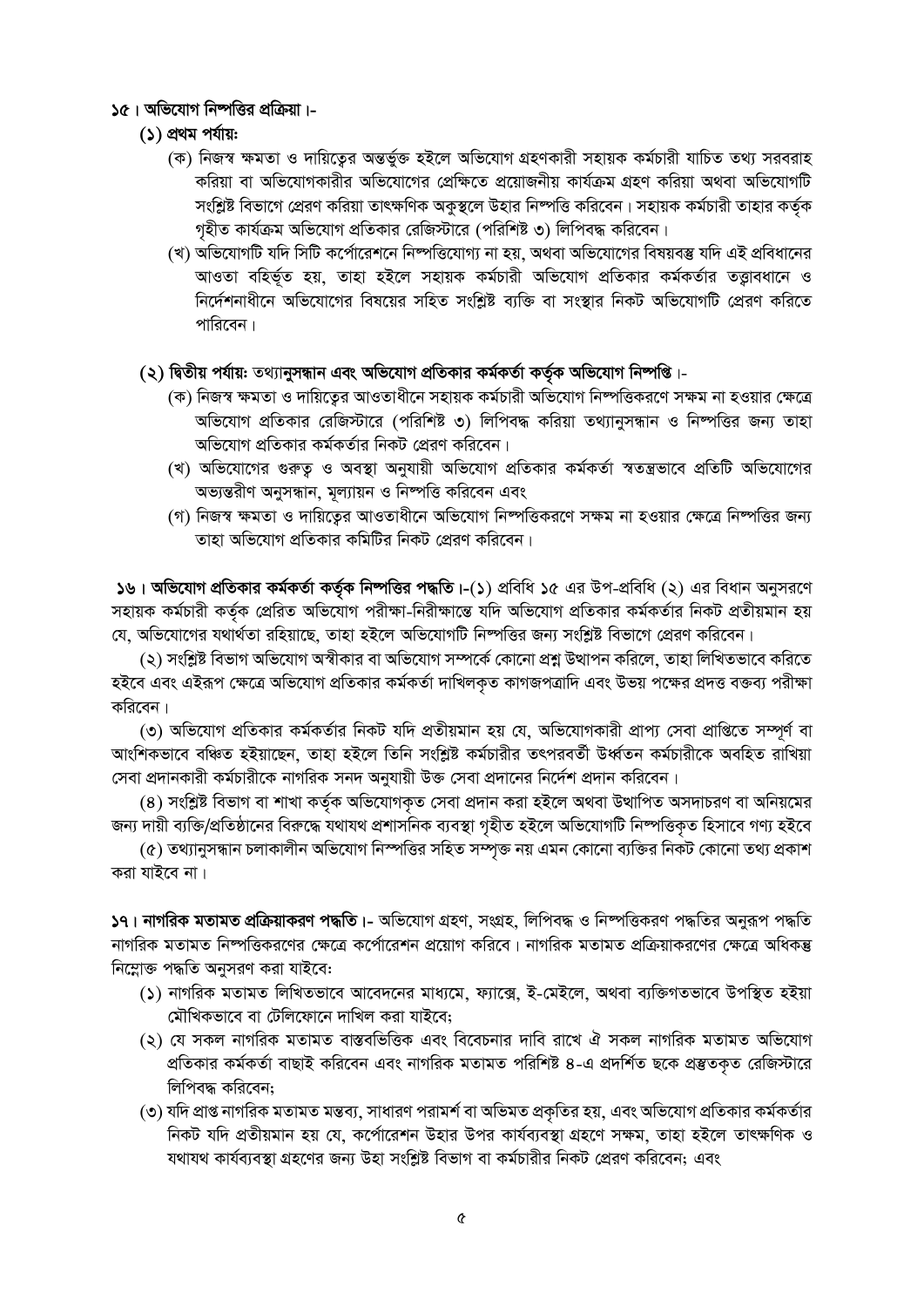(৪) পরামর্শ বা অভিমত প্রকৃতির নাগরিক মতামত, যাহা বিদ্যমান বিধিবিধান বা নীতি পরিবর্তনের সহিত সংশ্লিষ্ট অথবা সতর্কতার সহিত বিবেচনার প্রয়োজন, অভিযোগ প্রতিকার কর্মকর্তা ঐ সকল মতামত পর্যালোচনা করিবেন এবং কর্পোরেশনের সাধারণ সভায় উত্থাপনের জন্য প্রধান নির্বাহী কর্মকর্তার নিকট প্রেরণ করিবেন।

### চতৰ্থ অধ্যায় অভিযোগ প্রতিকার কর্মকর্তা

১৮। অভিযোগ প্রতিকার কর্মকর্তা নিয়োগ।-(১) অভিযোগ প্রতিকার কার্যক্রম পরিচালনার জন্য নতুন কোনো পদ সৃষ্টির প্রয়োজন হইবে না। কর্পোরেশন উহার একজন জেষ্ঠ্য কর্মচারীকে অভিযোগ প্রতিকার কর্মকতার দায়িতু প্রদান করিবে। (২) অভিযোগ প্রতিকার কর্মকর্তাকে দায়িতু প্রদানের সঙ্গে সঙ্গে কর্পোরেশন-

- (ক) গণবিজ্ঞপ্তির মাধ্যমে অভিযোগ প্রতিকার কর্মকর্তার নাম, তাহার অফিস-ঠিকানা ও টেলিফোন নম্বর, ই-মেইল ঠিকানা, ফ্যাক্স নম্বর ও অন্যান্য যোগাযোগ মাধ্যম প্রকাশ করিবে এবং প্রতি বৎসর অন্তত একবার একই পদ্ধতিতে গণবিজ্ঞপ্তি প্ৰকাশ করিবে। অভিযোগ প্রতিকার কর্মকর্তা পরিবর্তন হইলে একই পদ্ধতিতে গণবিজ্ঞপ্তি প্রকাশ করিবে।
- (খ) কর্পোরেশনের প্রত্যেক কাউন্সিলর কার্যালয়, আঞ্চলিক কার্যালয়, নগর তথ্যসেবা কেন্দ্র, ওয়েব সাইট এবং অভিযোগ প্রতিকার কর্মকর্তা ও মেয়রের কার্যালয়ে অভিযোগ প্রতিকার কর্মকর্তার নাম, তাহার অফিস-ঠিকানা, টেলিফোন নম্বর, ই-মেইল ঠিকানা, ফ্যাক্স নম্বর ও অন্যান্য যোগাযোগ মাধ্যম জনগুরুতুপূর্ণ ও দশ্যমান স্থানে প্রদর্শন করিতে হইবে।

১৯। অভিযোগ প্রতিকার কর্মকর্তার দায়িতু ও কার্যাবলি।-অভিযোগ প্রতিকার কর্মকর্তার দায়িতু ও কার্যাবলি হইবে নিমুরূপ

- (১) প্রাপ্ত নাগরিক মতামত ও নাগরিক অভিযোগ প্রক্রিয়াকরণ ও নিস্পত্তিকরণ এবং প্রয়োজনে অভিযোগ প্রতিকার কমিটির নিকট প্রেরণ করিবেন;
- (২) প্রবিধানে বর্ণিত পদ্ধতি অনুসরণ ও সংশ্লিষ্ট বিভাগ ও কর্মচারীর সহিত সমন্বয়পূর্বক নাগরিক অভিযোগ নিম্পত্তিকরণে সহায়তা প্রদান; এবং
- (৩) অভিযোগ প্রতিকার ব্যবস্থাপনা কমিটির মাধ্যমে কর্পোরেশনের সাধারণ সভায় প্রতিবেদন দাখিল ও প্রকাশ।

২০। সংশ্লিষ্ট বিভাগ ও কর্মচারীর সহিত সমন্বয়।-(১) অভিযোগ প্রতিকার কর্মকর্তা তাহার দায়িত্ব যথাযথভাবে পালনের জন্য বা অভিযোগ প্রতিকার কার্যক্রমে সংশ্লিষ্ট কর্মচারীকে সহায়তার উদ্দেশ্যে কর্পোরেশনের সংশ্লিষ্ট বিভাগ বা কর্মচারীর সহায়তা চাহিতে পারিবেন।

(২) উপ-প্রবিধি (১) এর অধীনে সহায়তা চাওয়া হইলে সংশ্লিষ্ট বিভাগ বা কর্মচারী অভিযোগ প্রতিকার কর্মকর্তাকে সম্ভাব্য সহায়তা প্ৰদান করিবে।

### পঞ্চম অধ্যায় অভিযোগ প্রতিকার কার্যক্রমের ব্যবস্থাপনা

২১। অভিযোগ প্রতিকার ব্যবষ্থাপনা কমিটি।- নাগরিক অভিযোগের যথাযথ ব্যবস্থাপনার উদ্দেশ্যে কর্পোরেশন অভিযোগ প্রতিকার ব্যবস্থাপনা কমিটি গঠন করিবে। কমিটির কাঠামো হইবে নিম্নরূপ -

| (১) জ্যেষ্ঠ প্যানেল মেয়র                                                  | আহ্বায়ক     |
|----------------------------------------------------------------------------|--------------|
| (২) কর্পোরেশনের সাধারণ সভার সিদ্ধান্তক্রমে নির্ধারিত দুই (২) জন কাউন্সিলর, |              |
| যাহার মধ্যে কমপক্ষে একজন মহিলা কাউন্সিলর হইবেন                             | সদস্য        |
| (৩) সচিব                                                                   | সদস্য        |
| (৪) অভিযোগ প্রতিকার কর্মকর্তা                                              | সদস্য-সচিব । |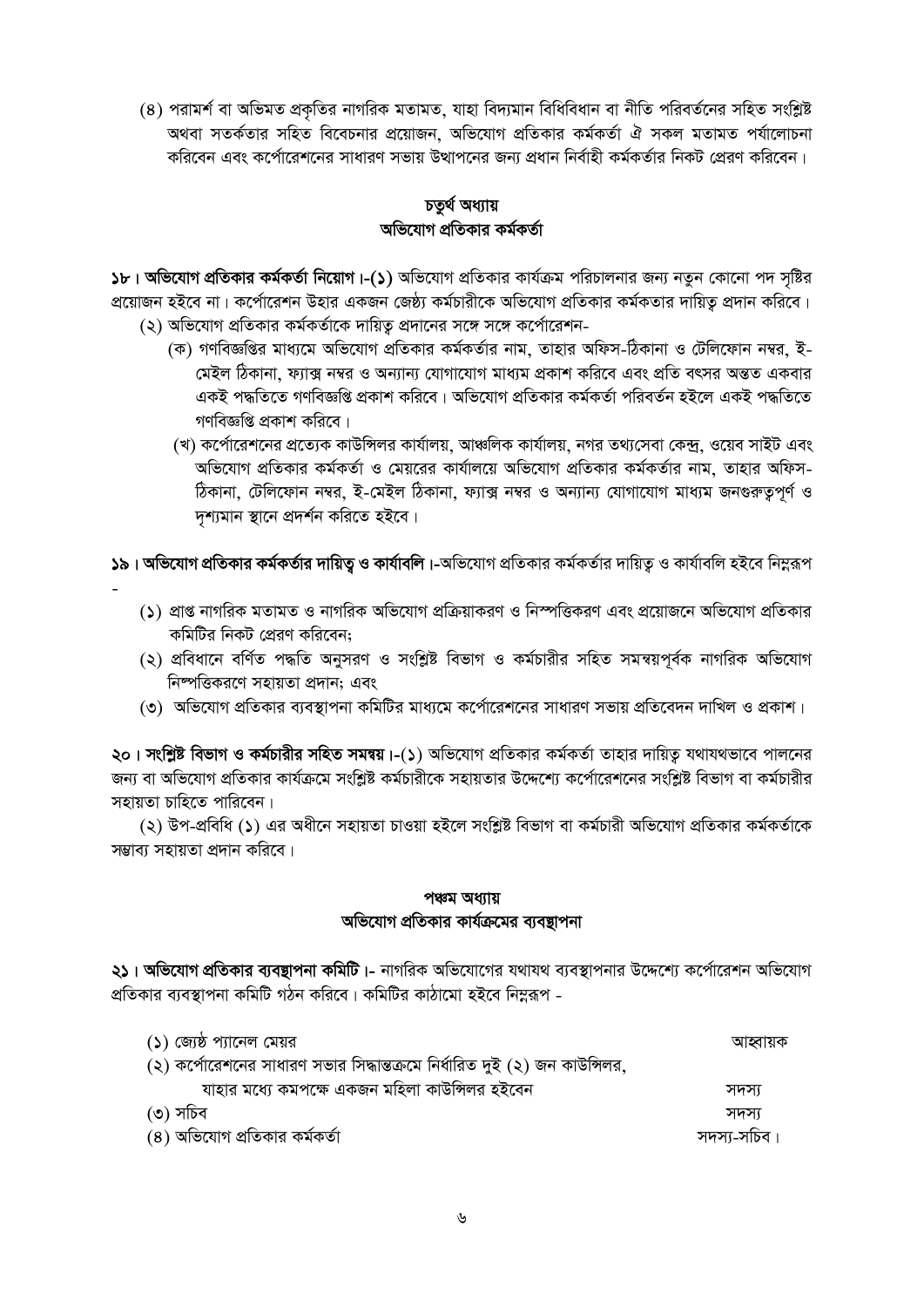২২। অভিযোগ প্রতিকার ব্যবন্থাপনা কমিটির কার্যাবলি।-(১) অভিযোগ প্রতিকার ব্যবস্থাপনা কমিটির কার্যাবলি হইবে নিমুরূপ:

- (ক) অভিযোগ প্রতিকার কর্মকর্তা কর্তৃক প্রেরিত নাগরিক মতামত ও নাগরিক অভিযোগের উপর কার্যব্যবস্থা গ্ৰহণ:
- (খ) প্রয়োজনে সিদ্ধান্ত ও কার্যক্রম সম্পর্কে কর্পোরেশনের নিকট সুপারিশ পেশ;
- (গ) অভিযোগ প্রতিকার কর্মকর্তার কার্যক্রমসহ কর্পোরেশন কর্তৃক গৃহিত নাগরিক মতামত ও অভিযোগ প্রতিকার প্রক্রিয়ার পর্যবেক্ষণ;
- (ঘ) নাগরিক মতামত ও নাগরিক অভিযোগ প্রক্রিয়াকরণের সহিত সংশ্লিষ্ট নীতি ও পদ্ধতির সংশোধন বা সংযোজন বিষয়ে কর্পোরেশনের নিকট সুপারিশ পেশ।

(২) নাগরিক মতামত ও নাগরিক অভিযোগ নিষ্পত্তি কার্যক্রমের বিষয়ে অভিযোগ প্রতিকার ব্যবস্থাপনা কমিটির নির্দেশনা অনসারে কার্যক্রম গ্রহণে অভিযোগ প্রতিকার কর্মকর্তা, সহায়ক কর্মচারী এবং সংশ্লিষ্ট কর্মচারীগণ বাধ্য।

২৩। **অভিযোগ প্রতিকার ব্যবন্থাপনা কমিটির সভার কোরাম।**-কমিটির সংখ্যাগরিষ্ঠ সদস্যের উপস্থিতিতে সভার কোরাম পূর্ণ হইবে। তবে, মূলতবী সভার জন্য কোনো কোরামের প্রয়োজন হইবে না।

২৪। **অভিযোগ প্রতিকার ব্যবষ্টাপনা কমিটির সভা আহ্বান।**- প্রয়োজনে, আহ্বায়ক সভা আহ্বান করিবেন। সদস্য-সচিব আহ্বায়কের সহিত পরামর্শক্রমে সভার সময় ও স্থান উল্লেখপূর্বক সভার নোটিশ প্রদান করিবেন।

২৫। সভায় কর্মচারীদের উপষ্থিতি।-যে সকল কর্মচারীদের উপস্থিতি আবশ্যক বলিয়া কমিটি মনে করিবে, তাহারা সভায় উপস্থিত থাকিবেন। কমিটির সদস্য নয় এমন ব্যক্তি বা সংস্থাকে কমিটি আবশ্যকীয় বলিয়া বিবেচনা করিলে সভায় আমন্ত্রণ জানাইতে পারিবে।

# ষষ্ঠ অধ্যায়

### আপিল

২৬। <mark>অভিযোগ প্রতিকার আপীল কমিটি।-(১</mark>) আপিল নিষ্পত্তির জন্য কর্পোরেশন বিজ্ঞপ্তির মাধ্যমে 'অভিযোগ প্রতিকার আপীল কমিটি' নামে একটি কমিটি গঠন করিবে।

(২) অভিযোগ প্রতিকার **আপীল** কমিটি নিম্নরূপ সদস্য সমন্বয়ে গঠিত হইবে-

| (১) মেয়র                                                                  | সভাপতি      |
|----------------------------------------------------------------------------|-------------|
| (২) প্ৰধান নিৰ্বাহী কৰ্মকৰ্তা                                              | সদস্য       |
| (৩) কর্পোরেশনের সাধারণ সভার সিদ্ধান্তক্রমে নির্ধারিত দুই (২) জন কাউন্সিলর, |             |
| যাহার মধ্যে কমপক্ষে একজন মহিলা কাউন্সিলর হইবেন                             | সদস্য       |
| (৪) সচিব                                                                   | সদস্য-সচিব। |

২৭। আপিল দাখিল।- প্রবিধি ১৫ এর উপ-প্রবিধি (২) এর অনুচ্ছেদ (খ) এর অধীনে অভিযোগ প্রতিকার কর্মকর্তার সিদ্ধান্তে অভিযোগকারী সম্ভুষ্ট না হুইলে, সিদ্ধান্ত জ্ঞাত হওয়ার ৩০ (ত্রিশ) দিনের মধ্যে আপীল কমিটির নিকট পরিশিষ্ট ৫-এ প্রদর্শিত ফরম অনযায়ী আপিল করিতে পারিবেন।

২৮। **আপিল নিষ্পত্তি।-(১)** আপীল কমিটি সংশ্লিষ্ট আইন, বিধিবিধান অনুযায়ী প্ৰবিধি ২৭ অনুসারে দাখিলকত আপিল নিষ্পত্তি করিবে।

(২) অভিযোগ প্রতিকার আপিল কমিটি আপিল আবেদন বিচার-বিবেচনা করিয়া প্রয়োজন মনে করিলে, (ক) অভিযোগ প্রতিকার ব্যবস্থাপনা কমিটির সিদ্ধান্ত বহাল; অথবা

(খ) সংশ্লিষ্ট বিভাগকে নাগরিক সনদ অনুসারে প্রয়োজনীয় কার্যক্রম গ্রহণের জন্য; অথবা

(গ) কর্পোরেশনের নাগরিক সনদ সময়মত প্রণয়ন, হালনাগাদকরণ ও ব্যাপক প্রচারের জন্য নির্দেশনা প্রদান করিতে পারিবে।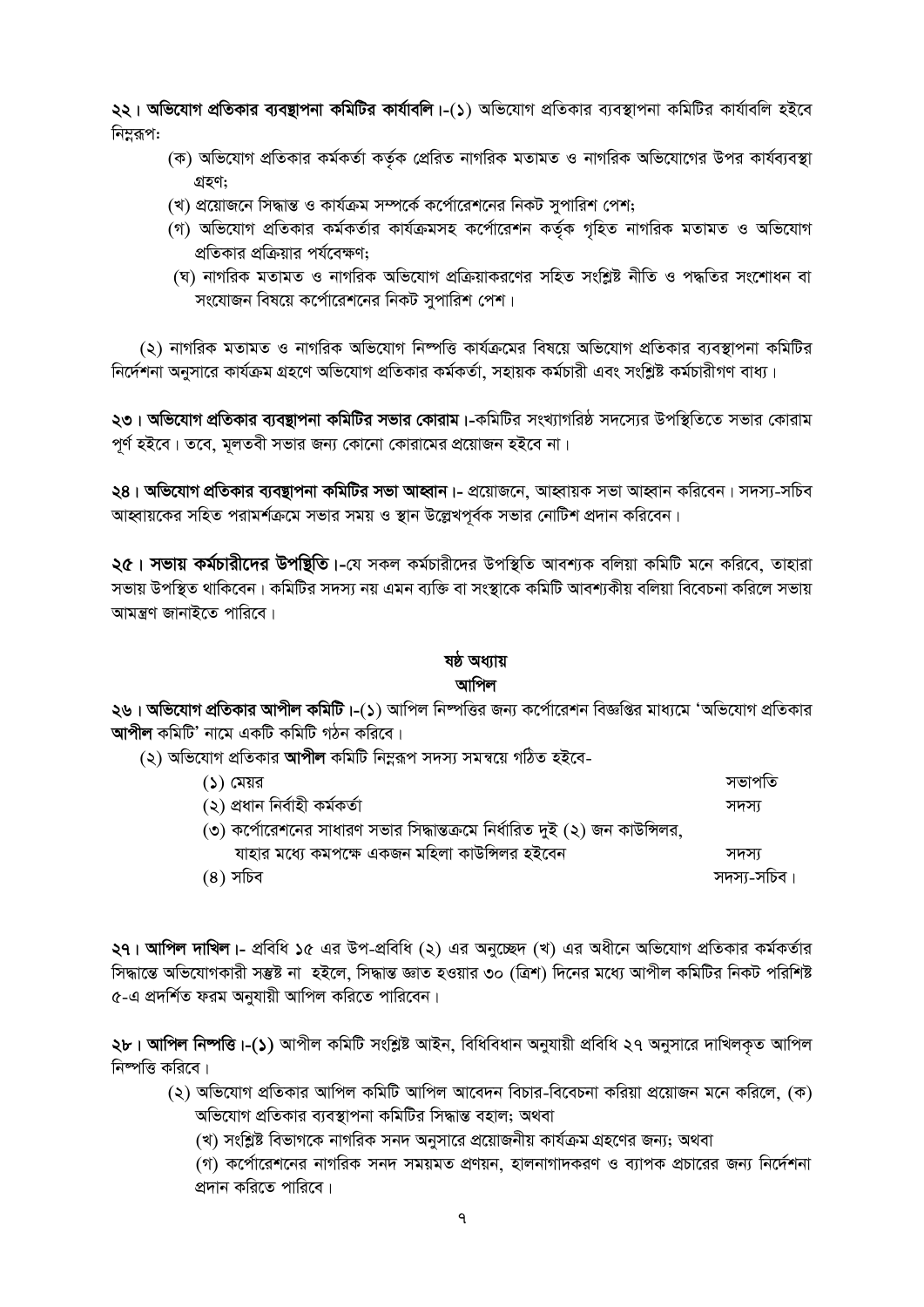## সপ্তম অধ্যায় প্ৰতিবেদন প্ৰষ্কুত ও প্ৰকাশনা

২৯। বিবরণী ও প্রতিবেদন।-(১) কর্পোরেশনে দাখিলকৃত প্রতিটি নাগরিক মতামত ও নাগরিক অভিযোগের উপর গৃহিত কার্যক্রম বা সিদ্ধান্ত, আপিল এবং আপিলের উপর আপিল কমিটির নির্দেশনার (যদি থাকে) রেকর্ড অভিযোগ প্রতিকার কর্মকর্তা কর্তৃক সংরক্ষণ করার বিষয়টি অভিযোগ প্রতিকার ব্যবস্থাপনা কমিটি নিশ্চিত করিবে।

(২) উপ-প্রবিধি (১) অনুসারে সংরক্ষিত রেকর্ডের ভিত্তিতে অভিযোগ প্রতিকার কর্মকর্তা পরিশিষ্ট ৬-এ প্রদত্ত ফরমেট অনুযায়ী ত্রৈমাসিক প্রতিবেদন প্রস্তুত করিবেন এবং পর্যালোচনা, অনুমোদন ও কর্পোরেশনের সাধারণ সভায় বিবেচনার জন্য সুপারিশ পেশ করার উদ্দেশ্যে উহা অভিযোগ প্রতিকার ব্যবস্থাপনা কমিটির নিকট দাখিল করিবেন। প্রতিবেদনে নিম্নোক্ত বিষয়সমূহ অন্তৰ্ভুক্ত থাকিবে:

(ক) গহিত নাগরিক মতামত ও নাগরিক অভিযোগের সংখ্যা;

(খ) অনিম্পত্তিকৃত নাগরিক মতামত ও নাগরিক অভিযোগের সংখ্যা;

(গ) নিষ্পত্তিকৃত নাগরিক মতামত ও নাগরিক অভিযোগের সংখ্যা; এবং

(ঘ) গৃহিত, নিষ্পত্তিকৃত ও অনিম্পত্তিকৃত নাগরিক মতামত ও নাগরিক অভিযোগ বিষয়ক বিবরণাদি।

(৩) প্রতিবেদনটি কর্পোরেশনের সাধারণ সভায় অনুমোদিত হইলে উহা কর্পোরেশনের ওয়েব সাইটে প্রকাশ করিতে হইবে।

(৪) কর্পোরেশনের কার্যক্রম সম্পর্কে কর্পোরেশনের সহিত নাগরিক ও বিভিন্ন সংস্থার আলোচনার সুযোগ সৃষ্টির লক্ষ্যে নগর সমন্বয় কমিটি (সিএলসিসি) এবং অন্যান্য যথাযথ ফোরামের নিকট ত্রৈমাসিক নাগরিক মতামত ও নাগরিক অভিযোগ প্রতিকার প্রতিবেদন প্রেরণ করা যাইবে।

৩০। প্রকাশনা।-(১) অভিযোগ প্রতিকার কর্মকর্তা সংশ্লিষ্ট বৎসরে প্রকৃত দাখিলকৃত ও কার্যব্যবস্থা গ্রহণকৃত নাগরিক মতামত ও নাগরিক অভিযোগ পর্যালোচনা ও সমন্বয় করিয়া বার্ষিক প্রতিবেদন প্রস্তুত ও প্রকাশ করিবে।

(২) বাৰ্ষিক প্ৰতিবেদন নিম্নোক্ত তথ্য সম্বলিত হইবে:

- (ক) নাগরিক মতামত ও নাগরিক অভিযোগের সারাংশ ও গুরুত্বপূর্ণ বৈশিষ্টসমূহ;
- (খ) গৃহিত নাগরিক মতামত ও নাগরিক অভিযোগ সম্পর্কীত সমীক্ষা;
- (গ) নাগরিক মতামত ও নাগরিক অভিযোগ সম্পর্কে যে সকল কার্যব্যবস্থা গ্রহণ করিতে হইবে অথবা নীতি নির্ধারণী বিষয়ে যে সকল বিষয় বিবেচনা করিতে হইবে, সে সম্পর্কে কর্পোরেশনের নিকট প্রয়োজনীয় সুপারিশ।

(৩) নাগরিক মতামত ও নাগরিক অভিযোগের বিষয়ে বার্ষিক প্রকাশনার ক্ষেত্রে নিম্নোক্ত পদক্ষেপ গ্রহণ করা যাইবে:

- (ক) বাংলা ও ইংরেজি লিখিতে দক্ষ এমন একজন কর্মচারীকে মনোনয়ন প্রদান;
- (খ) নাগরিক মতামত ও নাগরিক অভিযোগের গুরুতুপূর্ণ নজির বাছাই;
- (গ) উক্ত নাগরিক মতামত ও নাগরিক অভিযোগের নজির অভিযোগ প্রতিকার ব্যবস্থাপনা কমিটি কর্তৃক পর্যালোচনা;
- (ঘ) মেয়র কর্তৃক উক্ত নজির পর্যালোচনা ও অনুমোদন;
- (ঙ) প্রকাশের পূর্বে নজির পুনঃপর্যালোচনা; এবং
- (চ) কর্পোরেশনের প্রশাসনিক প্রতিবেদনে উহা প্রকাশ।
- (৪) সমীক্ষায় প্রদত্ত ফলাফল ও সুপারিশের ভিত্তিতে কর্পোরেশন সংস্কারমূলক কার্যক্রম গ্রহণ করিতে পারিবে।

৩১। তথ্য প্রাপ্তির অধিকার।-কর্পোরেশন নাগরিক মতামত ও নাগরিক অভিযোগ সংক্রান্ত দলিলাদি নিম্নোক্ত পদ্ধতিতে নাগরিকগণের জন্য উন্মুক্ত রাখার বিষয়টি নিশ্চিত করিবে:

- (১) প্রবিধি ২৯ এর উপপ্রবিধি (২) অনুসারে কর্পোরেশনের ওয়েব সাইটে ত্রৈমাসিক প্রতিবেদন প্রকাশের মাধ্যমে;
- (২) প্রবিধি ৩০-এ বর্ণিত পদ্ধতিতে বার্ষিক প্রতিবেদন কর্পোরেশনের অভ্যর্থনা কক্ষে, জোনাল অফিসে এবং কাউন্সিলর অফিসে প্রদর্শনের সুযোগ প্রদান করিয়া; এবং
- (৩) সময়ে সময়ে কর্পোরেশন কর্তৃক নির্ধারিত অন্য যে কোনো পন্থায়।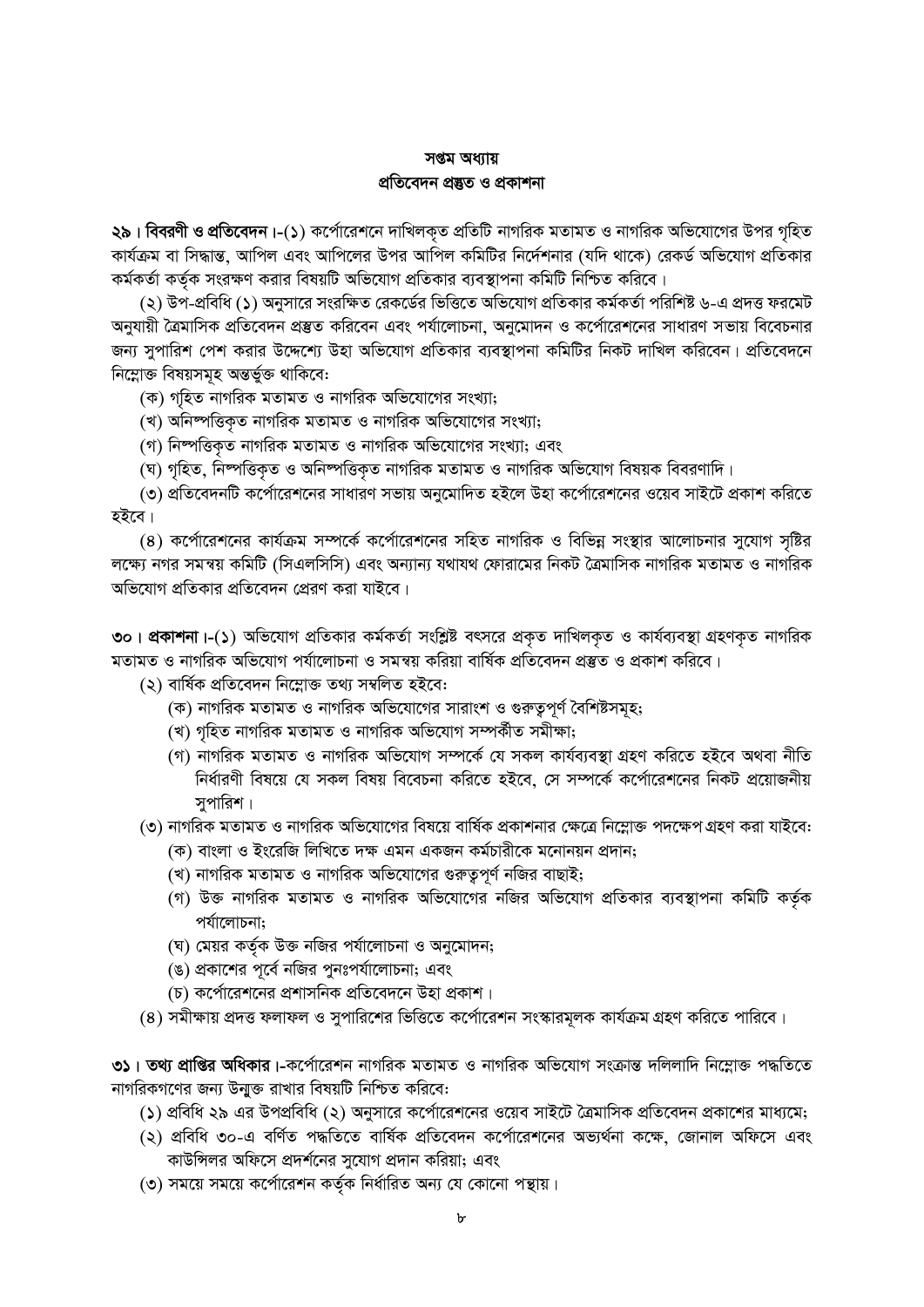### পরিশিষ্ট-১

# অভিযোগ দায়েরের ফরম [প্ৰবিধি ১১(২) দ্ৰষ্টব্য]

| 1.1.1.1                                                   |
|-----------------------------------------------------------|
| অভিযোগকারীর নাম:----------------------------------        |
|                                                           |
| মাতার নাম:----------------------------------              |
|                                                           |
| জাতীয় পরিচয় পত্র নম্বর:-----------------------------    |
| ঠিকানা (হোল্ডিং নং., ওয়ার্ড নং, রোর্ড নং):-------------- |
|                                                           |
|                                                           |
|                                                           |

অভিযোগকারীর স্বাক্ষর; অভিযোগকারীর নাম: তারিখ: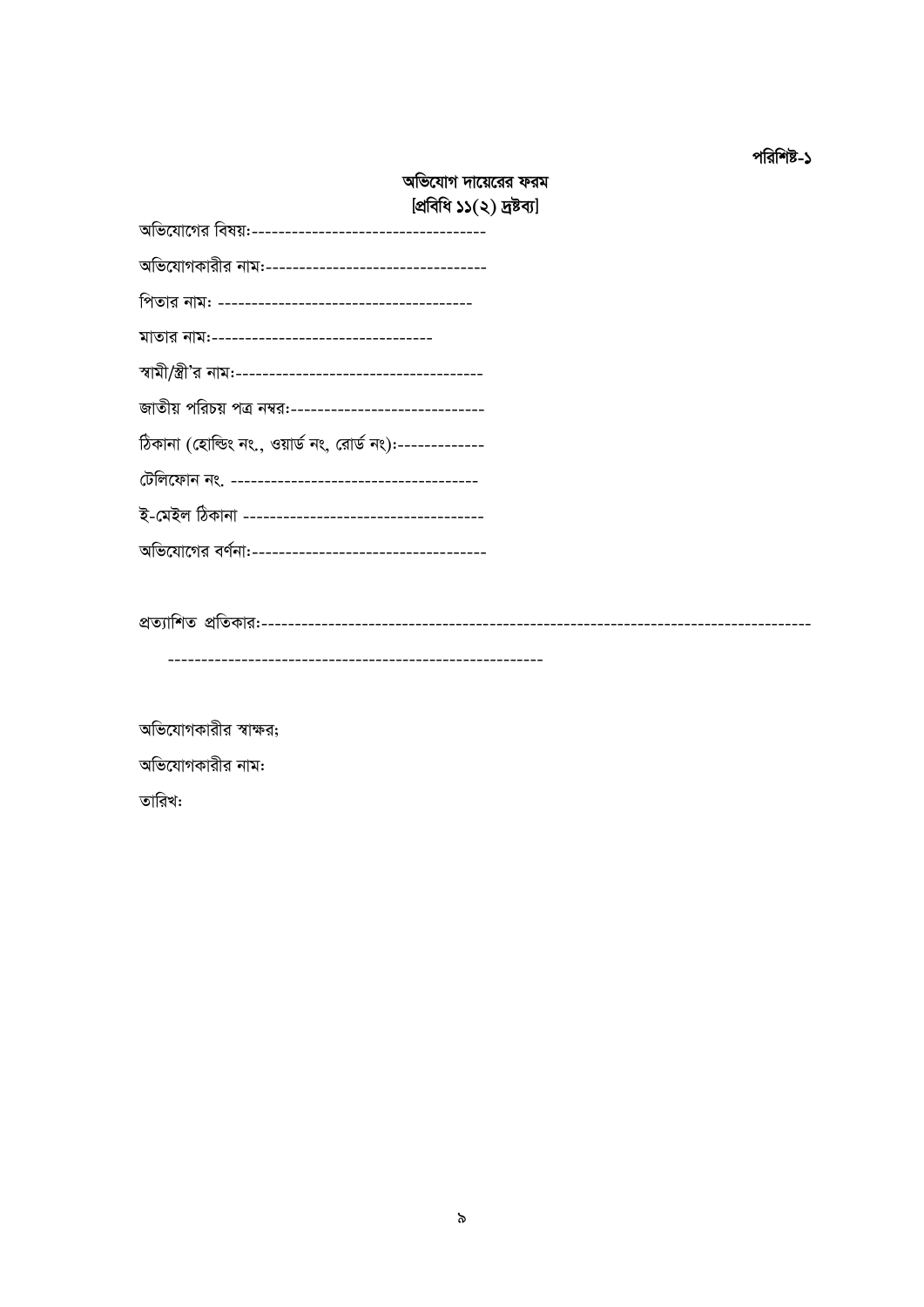### পরিশিষ্ট-২

নাগরিক মতামত ফরম [প্ৰবিধি ১১(৩) দ্ৰষ্টব্য]

নাগরিক মতামতের শ্রেণি: (প্রযোজ্য ক্ষেত্রে টিক  $\sqrt{6}$ হ্ন দিন)

সাধারণ নাগরিক মতামত/অভিমত/সুপারিশ/পরামর্শ

যোগাযোগের ঠিকানা

নাম:

ঠিকানা:

ফোন/মোবাইল নম্বর:

ই-মেইল: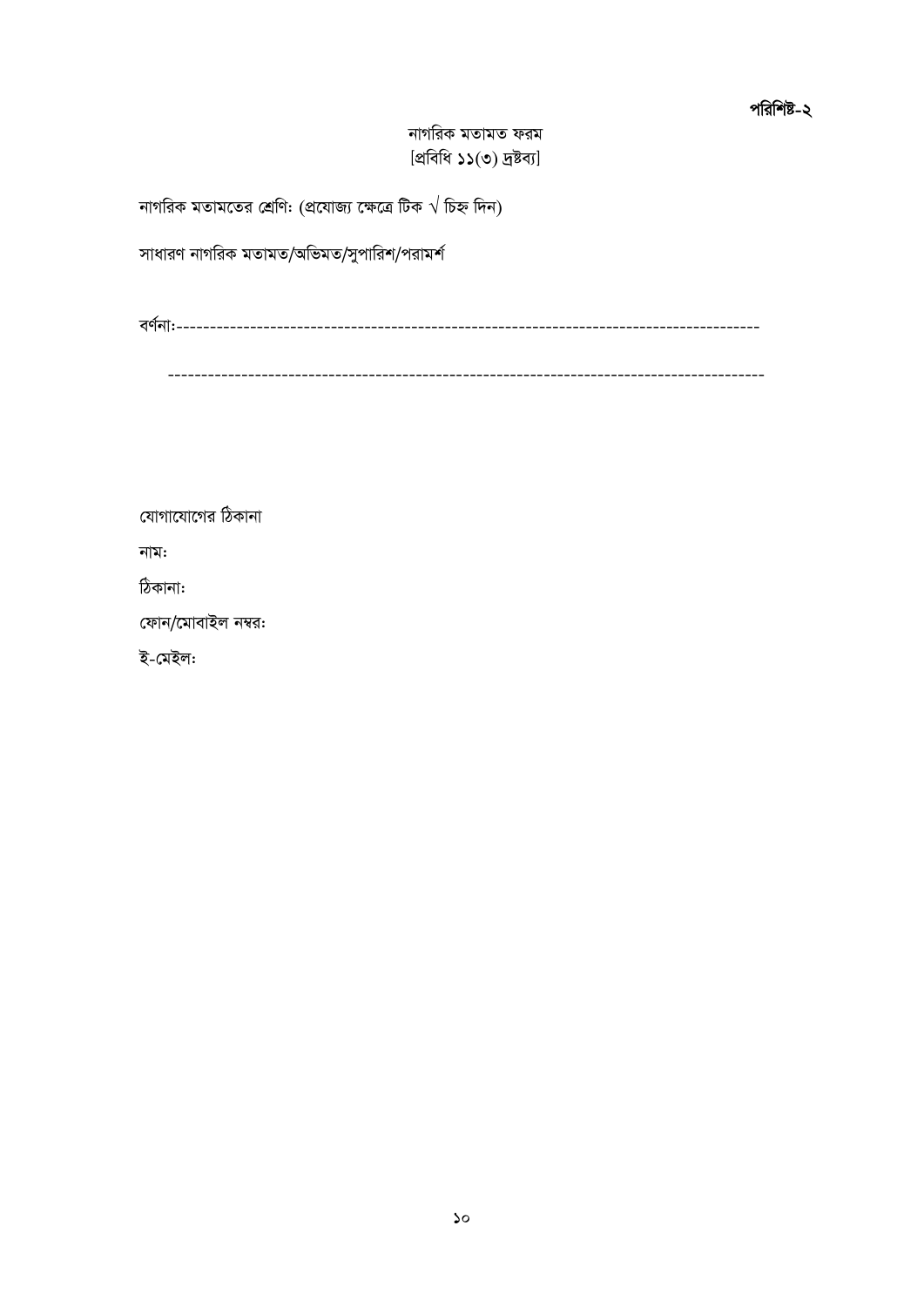পরিশিষ্ট-৩

# অভিযোগ প্রতিকার রেজিস্টার

| [প্ৰবিধি ১২(২), ১৪(২), ১৫(১)(ক), ১৫(২)(ক) দ্ৰষ্টব্য] |  |
|------------------------------------------------------|--|
|------------------------------------------------------|--|

| নিবন্ধন নং-------------------------------- অভিযোগ গ্রহণের তারিখ----------------------                |
|------------------------------------------------------------------------------------------------------|
| ওয়ার্ড নং--------------------                                                                       |
|                                                                                                      |
|                                                                                                      |
| শ্রেণিবিন্যাস: নাগরিক অভিযোগ/কর্মচারী অভিযোগ/ব্যক্তিগত অভিযোগ                                        |
| অগ্রাধিকারক্রম: সর্বোচ্চ/মধ্যম/সাধারণ                                                                |
|                                                                                                      |
|                                                                                                      |
|                                                                                                      |
| প্রথম পর্যায়ে গৃহিত কার্যক্রম: অভিযোগ লিপিবদ্ধকরণ ও অভিযোগ প্রতিকার কর্মকর্তার নিকট প্রেরণ/অভিযোগের |
| নিষ্পত্তি (পরবর্তী কার্যক্রম ধারাবাহিকভাবে লিপিবদ্ধ করিতে হইবে)                                      |
|                                                                                                      |
|                                                                                                      |
| দায়িতৃপ্রাপ্ত সহায়ক কর্মচারী--------------------------------, তারিখ:--------------------           |
|                                                                                                      |
|                                                                                                      |
|                                                                                                      |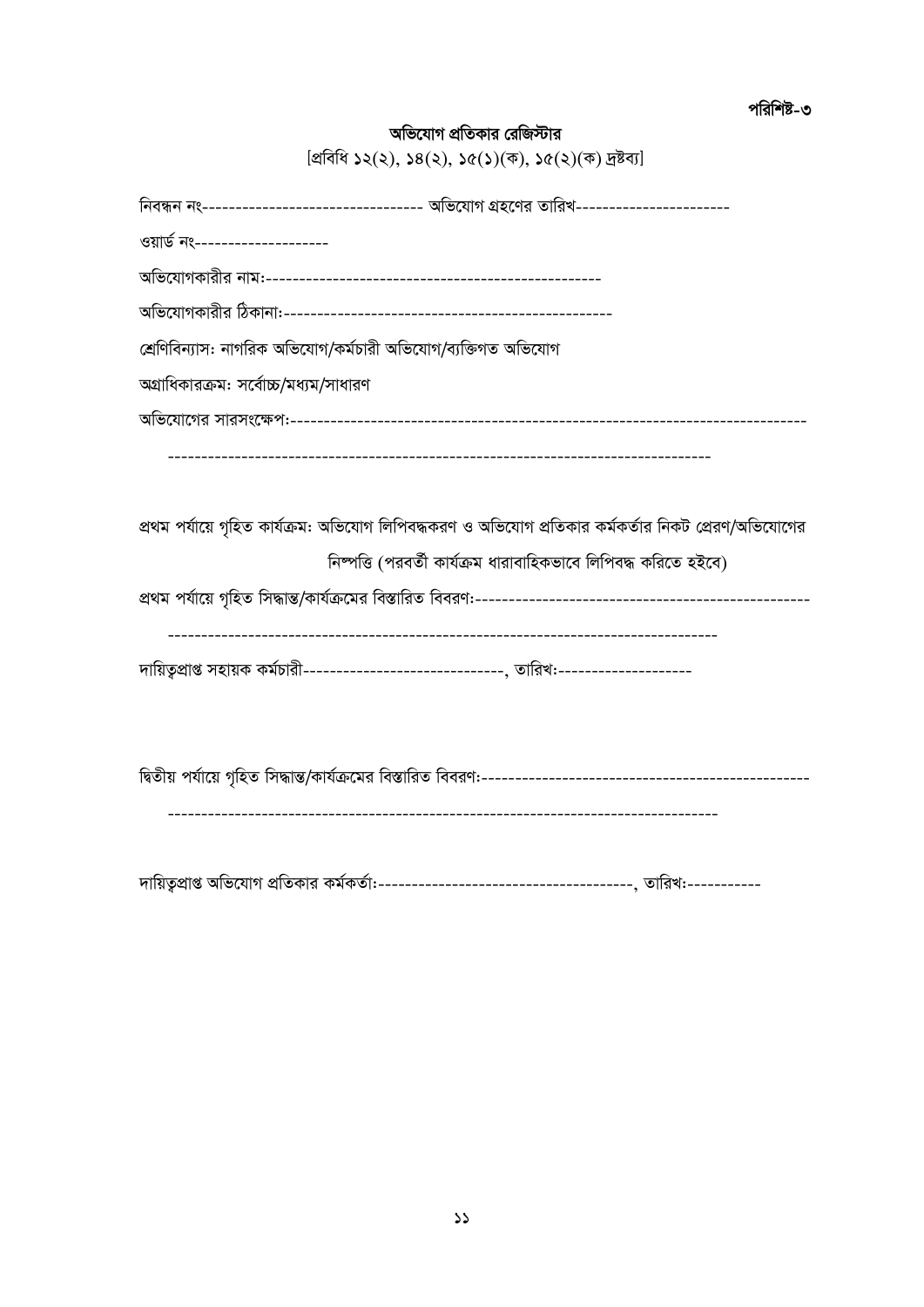| নাগরিক মতামত রেজিস্টার                                                                               |
|------------------------------------------------------------------------------------------------------|
| [প্ৰবিধি ১৭(২) দ্ৰষ্টব্য]                                                                            |
| নিবন্ধন নং-------------------------------- নাগরিক মতামত গ্রহণের তারিখ-----------------------         |
| ওয়ার্ড নং-------------------                                                                        |
|                                                                                                      |
|                                                                                                      |
|                                                                                                      |
| নাগরিকের মতামতের শ্রেণি: সাধারণ নাগরিক মতামত/অভিমত/সুপারিশ/পরামশ                                     |
|                                                                                                      |
|                                                                                                      |
|                                                                                                      |
| দায়িতৃপ্রাপ্ত সহায়ক কর্মচারী------------------, তারিখ:---------------------                        |
| অভিযোগ প্রতিকার কর্মকর্তার গৃহিত কার্যক্রম: অভিযোগ প্রতিকার ব্যবস্থাপনা কমিটির নিকট প্রেরণ/সংশ্লিষ্ট |
| বিভাগকে প্রদত্ত নির্দেশনা (পরবর্তী কার্যক্রম ধারাবাহিকভাবে লিপিবদ্ধ করিতে হইবে)                      |
|                                                                                                      |
|                                                                                                      |
|                                                                                                      |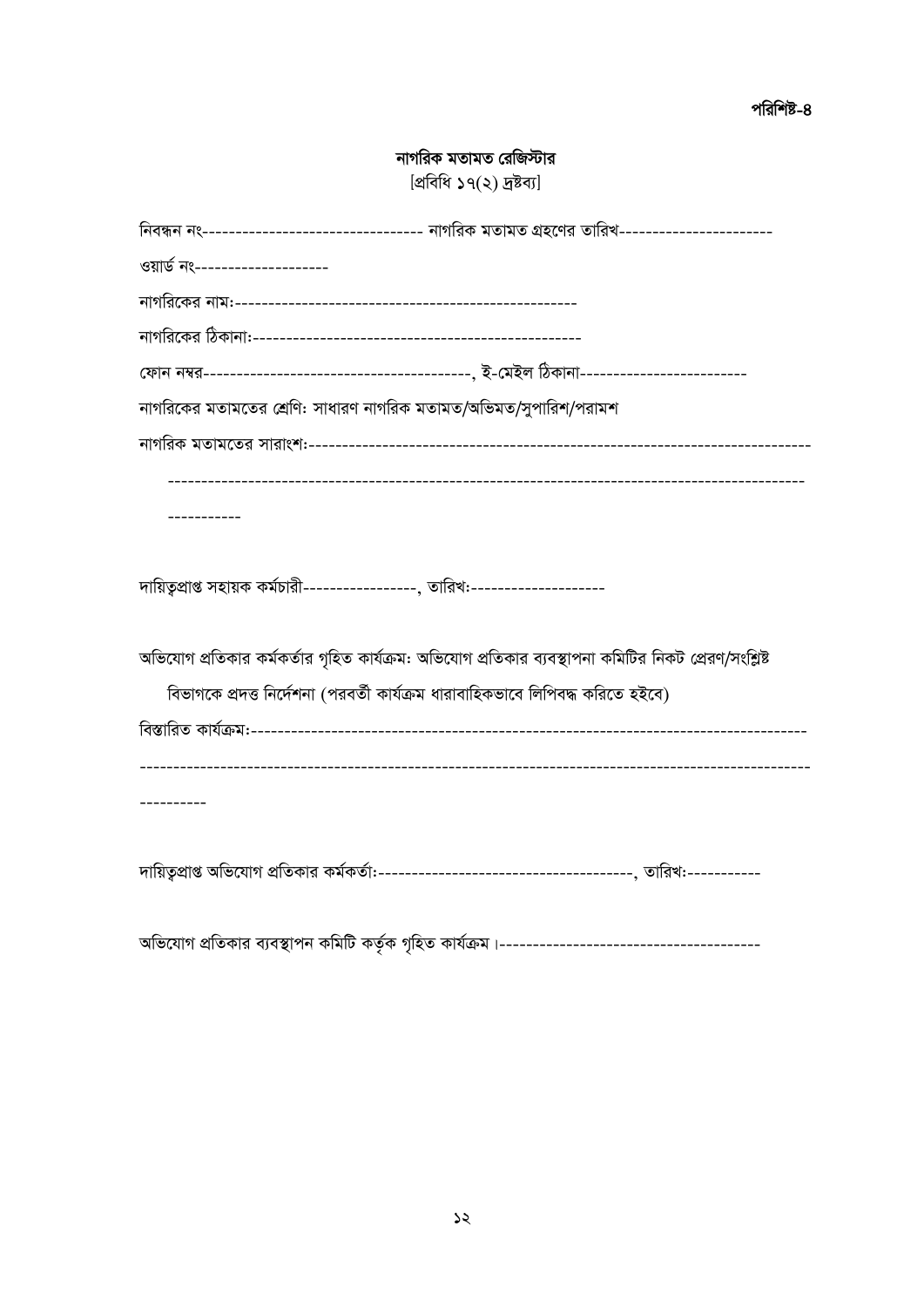# **নমুনা আপিল ফরম**<br>(প্রবিধি ২৭ দ্রষ্টব্য)

| নিবন্ধন নং (মূল অভিযোগের):--------------------------      |
|-----------------------------------------------------------|
|                                                           |
|                                                           |
| জাতীয় পরিচয় পত্র নম্বর--------------------------------- |
| ঠিকানা: হোল্ডিং নং, ওয়ার্ড নং, রোড নং                    |
|                                                           |
| ------------                                              |
|                                                           |
| --------                                                  |
|                                                           |
|                                                           |
| ------------------------------------<br>---------         |
| আপিলকারীর স্বাক্ষর:                                       |

তারিখ: